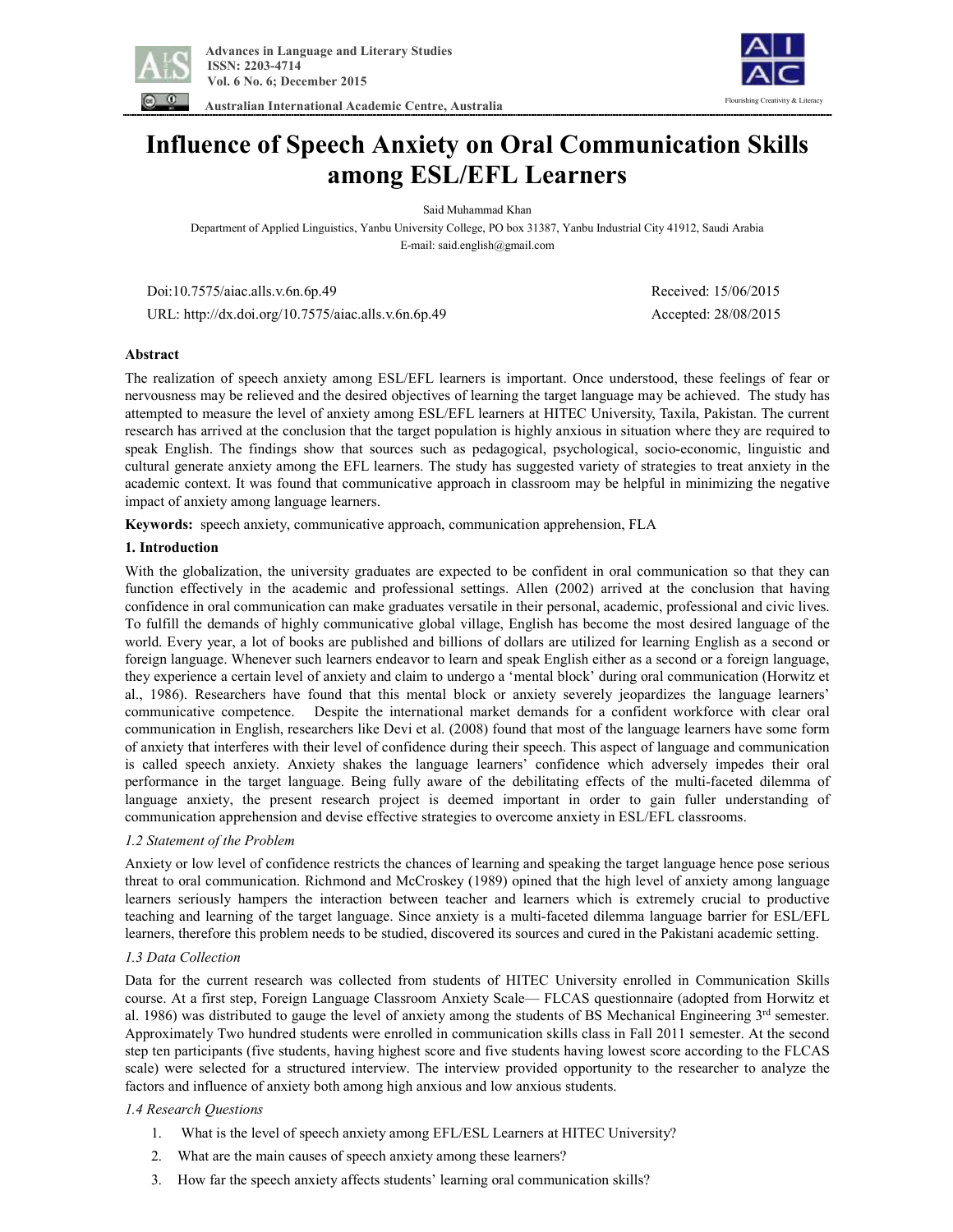## *1.5 Aims and Objectives*

One of the major objectives of the research study is to measure the level of apprehension among English language learners especially in the Pakistani context. Measuring the level of anxiety may be helpful in developing teachers and students' awareness regarding anxiety and its negative influence on oral communication. Discovering the sources that provoke anxiety among language learners has also been one among many objectives of the study. Diagnosing the anxiety-provoking factors may be helpful in devising effective medication for this unsettled phenomenon. To know the negative influence of anxiety on oral communication has also been one among the objectives of the research study. Realizing the importance of oral communication in the contemporary world, the study may be supportive for language instructors, students and policy makers to make EFL/ESL learners confident communicators if incorporated in language pedagogy.

## **2. Literature Review**

Speech anxiety is broadly used to refer to the apprehension experienced by an individual when required to speak either in L1 or L2. Horwitz et al (1986) define this anxiety 'as a type of shyness characterized by fear or apprehension about communicating [orally] with people.' MaCroskey, (1970) defines it simply as a fear related to oral communication. physical, psychological, social and temporal dimensions of context play a critical role in speech. Listeners' status and the context make the speaker uneasy and apprehensive to speak confidently. Friedman, 1980 (as cited in Taylor, 1987) claims that speech anxiety may be specific to just a few setting e (e.g. public speaking) or may exist in most everyday [oral] communication situations or may even be part of general anxiety trait that arises in many facets of an individual' life. Among all four language skills, speaking is supposed to be the most anxiety-provoking skill. MacInttyre and Gardner (1991) have pointed out that the skill producing most anxiety is oral communication. We can simply conclude on what Scovel (1991) believes that anxiety a state of nervousness and hesitation or fear caused by the expectation of something intimidating.

Speech anxiety is a general phenomenon experienced by majority of L2 learners effecting both language and educational achievements. Horwitz (2001) believes that anxiety is perceived intuitively by many language learners, negatively influences language learning and has been found to be one of the most highly examined variables in all of psychology and education.

Speech anxiety/apprehension is a part of broader concept of language anxiety. Horwitz and Cope (1986) suggest that language anxiety has three components: 1) communication apprehension 2) test anxiety 3) fear of negative evaluation. Learners who demonstrate speech anxiety/communication apprehension feel uncomfortable when required to communicate orally in the target language in front of others. Students who experience test anxiety consider oral production as a test situation rather than a chance for improving communication skills (Tesiplakides, 2009). Learners who exhibit fear of negative evaluations deem errors as a danger to their image not as an accepted part of learning process. As a consequence, they are silent and do not participate in activities in ESL classroom (Ely 1986)

## *2.1 Influence of Anxiety on Speaking Skills*

Speech anxiety makes language learners frightened and shakes their confidence which results in avoidance and withdrawal from speaking activities in EFL/ESL classes. McCroskey (1984) found that if students with high speech anxiety are given the opportunity to choose their subjects, they would probably prefer those subjects where speaking skills are not focused. High apprehensive language learners cannot organize his/her speech properly and deliver confidently which makes them reticent and shy. They think about the anticipated threat rather than selection of words and organization of ideas. Malimabe, (1997) believes that whenever a student with high levels of Speech anxiety tries to engage himself/herself in oral communication he/she becomes irrelevant at times and prefer to be in a large, rather than in a small group asking no question in the class. Since L2 learners' thinking process is infected by fear and uneasiness when they speak, it also effect both content and manner of the message they want to convey in the target langue. (Zheng, 2008) claims that anxiety influence both speed and accuracy and its arousal can impact even the quality of communication output as the retrieval of information may interrupted by the 'freezing-up' moments that students encounter when they get anxious Richmond and Falcoine (1977) discovered that learners with high levels of Speech anxiety were predisposed to have poorer self-esteems than students with low Speech anxiety which in turn affects academic success negatively. Students, who participate in classroom discussion, usually get more attention and welcoming treatment from the instructors but shy students are considered back-benchers and dull. McCroskey and Daly (1976) concluded that even instructors tend to ignore or consider learners with high Speech anxiety or apprehension as low achievers, and as a result, do not expect much from them.

## **3. Research Methodology**

A blend of both quantitative and qualitative methods (pragmatic approach) was adopted for the intended research. Data collected through FLCAS questionnaire was analyzed quantitatively and data collected through interviews was investigated qualitatively. Due to this very fact, the result of the research reflects both the approaches. Data collected via FLCAS from 200 students enrolled in communication skills course was examined quantitatively to measure the level of speech anxiety among EFL learners. Based on the result of the questionnaire 10 subjects (Five high anxious and five low anxious) were selected for semi structured interviews. Data collected via interviews from high as well low anxious subjects was analyzed qualitatively. The detailed interviews with the 10 selected participants helped the researcher to correlate and authenticate the findings of FLCAS questionnaire and also validate the findings of previous researchers.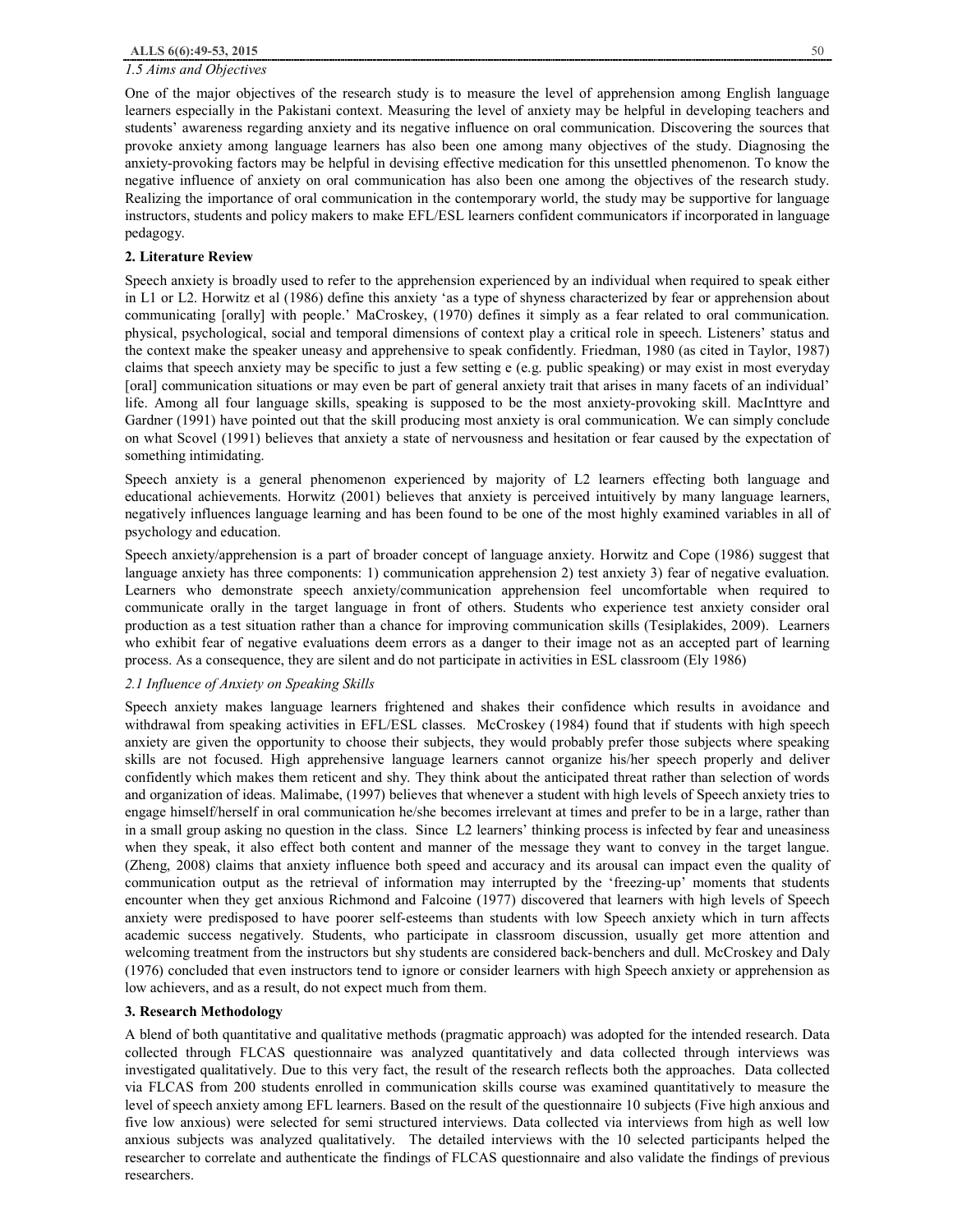## **4. Findings and Discussion**

Based on the result of FLCAS questionnaire, 10 students were selected for interviews. Five high anxious students were interviewed along with five less anxious students. Questions related to anxiety-provoking factors, symptoms of anxiety and remedies of anxiety were asked from all the 10 selected subjects. The following factors were held responsible for anxiety by the subjects.

#### *4.1 Pedagogical Factors*

The ten selected subjects of the study continuously referred to pedagogical factors and held them responsible for their high as well as low level of speech anxiety during their interviews. Pedagogical sources were declared the most important factors that produce anxiety among ESL/EFL learners in a language classroom. These instructional sources are the combination of stressful classroom environment and language teachers' teaching methodology.

Evaluative and stressful classroom settings were referred to, as the main source of high and low levels speech anxiety by the selected subjects of the current study. During the interview session, the high anxious subjects pointed out that classroom is a place where they are judged, their mistakes are highlighted, and their grades are affected whenever they take part in any speaking activity. This type of feelings can be very easily observed in the remarks of one of the highapprehensive subjects when he says, "…when I speak … I think people are jugging me". The other high anxious subject blamed his fellow students and the teacher by saying "our English teacher and the students make strange facial expressions and look on me when I speak English in the class. There strange look and smile make afraid". This shows that classroom environment is not supportive and learners are not encouraged to speak. All these remarks given by high and low anxious participants of this research indicate that EFL/ESL classroom environment can be a major source of apprehension for learners of a language which is consistent with the findings of Tusi (1996) and Daly (1991).

#### 4.1.1 Poor Educational and Economic Background

In accord with the findings of previous researchers such as Khattak Z. et al. (2011), I also found that the ESL/EFL learners' poor educational as well as poor economic background is one among the major sources of speech anxiety. The less anxious participants of this study gave due credit to their schooling and previous educational background for their confidence and communicative competence. In response to the researcher's question regarding the reasons of his low anxiety, one of the two confident subjects replied, "… [The] reason of my low level of anxiety while speaking English … the first and foremost is my schooling. We were provided with an environment where teachers and students mostly communicated in English Language. Secondly, daily assemblies were conducted in which students had to present and perform in English Language which boosted my confidence a great deal and helped me overcoming the fear of audience"

#### 4.1.2 Psychological Factors

During the interviews with the selected participants, psychological sources were also held responsible for language learners' high as well as low levels of apprehension. There are various psychological variables that make ESL/EFL learners anxious in setting where they are required to speak English. These diverse psychological variables e.g. learners' personality traits, and learners' self-perception that have been highlighted by the subjects

Analyzing the interviews of 10 selected participants, the current research found that personality traits, such as extraversion as well as introversion are directly linked to low or high level of anxiety. The introvert language learners are more vulnerable and expected to be anxious in circumstances where they have to communicate in English. During the interview with the researcher, one of the high anxious subjects replied, "I am not friendly, I do not like talking to people, and mixing up with them. I am not very talkative"

Some previous researchers on language anxiety have reached the conclusion that learners' apprehension may be aggravated by their perfectionist tendencies (Gregresen and Horwitz, 2002) and learners self-related perception (Krashen, 1985). After analyzing the interviews, the current research has also diagnosed a few self-related perceptions among the subjects of this study which is consistent with the findings of previous researchers on language anxiety. Tobias (1986) found that highly apprehensive learners think negative about their own selves and have low-perceived self-esteem about their own performance in the target language. The same negative thoughts about their selves are very clear in the remarks of highly anxious subjects during the interview. One of the participants said, "And during speaking I feel that if I speak wrong, all the people will laugh on [at] me and then I can't speak English correctly" 4.1.3 Linguistic Factors

# The previous researchers on language anxiety such as Lightbown and Spada (2006) and Tanveer (2007) have reported that English language pronunciation, irregular grammar rules and vocabulary are also responsible for speech anxiety in situation where learners are required to communicate in English Language The current research has also found that linguistic factors aggravate student's anxiety which needs to be investigated and researched.

After in-depth analysis of the interviews with the subjects, the current research reached at the conclusion that Pakistani ESL/EFL learners commonly think in their native language and then translate it into English during their oral communication. This translation from native language to English impedes learners' fluency which causes anxiety in formal settings. One of the highly anxious subjects replied to a question during an interview, "before speaking I make sentences in my own language, and I convert it, but when I go to speak it, I can't speak it with exact vocabulary…"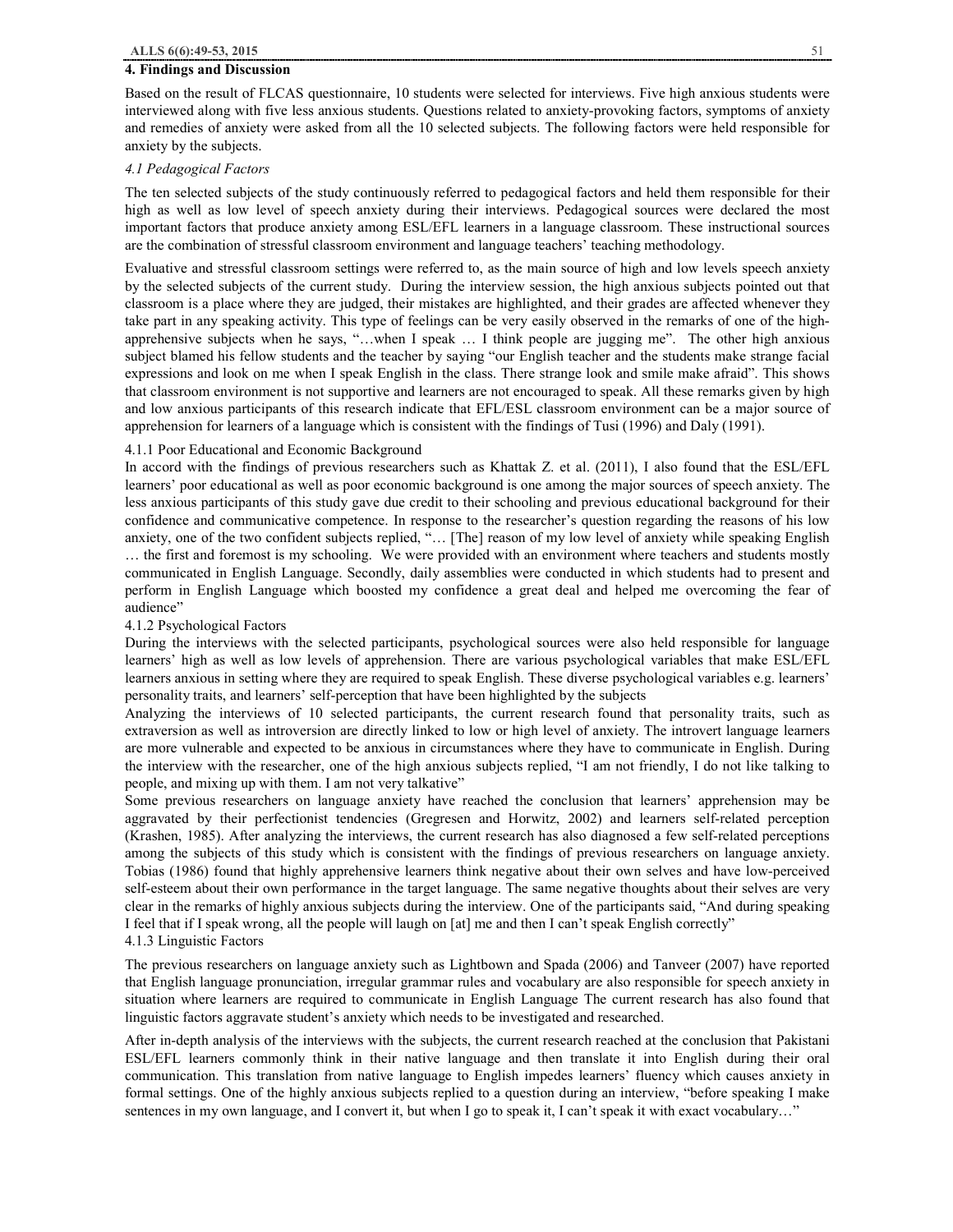## 4.1.4 Social Factors

The previous researchers on FLA believe that socio-cultural factors cause more fear among EFL learners than the other factors. The present research has also discussed three different aspects of social factors (limited exposure to L2, learners' family background, and social status) responsible for provoking anxiety among ESL learners in Pakistan.

During the interview session, the subjects of this study gave mild discredit to their limited exposure in the target language for their anxiety. This limited exposure badly affects learners' fluency in the target language which results in apprehension in situation where they are required to speak the target language (Lightbown and Spada, 2006). When I asked one of the highly anxious subjects of this study regarding the reasons of his anxiety, he replied, "The main reason is that we haven't [been] provided [with] any environment for speaking English". Feelings of the same type are also reflected in the expressions of another high anxious subject when he says, "Since speaking in English is something new for me, so I make many mistakes and these mistakes make me worried".

The intended research has concluded from the interviews of highly anxious learners that they consider English language as a status symbol. The one who speaks English in accent like native speakers is considered wealthy and talented as one of the participants said, "Yes it gives extraordinary status when you speak English like American or British. People consider you talented. If you are a good speaker, you impress them" These remarks of the high apprehensive subjects of the study clearly indicate that they use English as a status symbol rather than just a tool to communicate. These feelings of associating social class with language make them think inferior, that trouble fluency and trigger anxiety when they speak in the target language. This association of language with a status symbol or with some ones talent makes the EFL/ESL learners suffer from inferiority complex. These feelings of inferiority trouble learners' fluency that results in nervousness and communication apprehension as Pica (1987) found that difference between speaker's and listener's status may also be one factor of speech anxiety.

## *4.2 Impact of Speech Anxiety*

Speech anxiety makes language learners frightened and shakes their confidence which results in avoidance and withdrawal from speaking activities in EFL/ESL classes. One of the high apprehensive subjects of this study revealed in response to the question of influence on anxiety on his language, "Due to fear I cannot speak well, otherwise when I am alone, I really make good dialogues. I think in English alone. I think the main reason of my poor English is my confidence, my confidence level is very low. I can't speak in front of others even if I know the answer". These remarks of an anxious subject clearly show a very alarming situation that anxiety negatively influences learners' speech and doesn't let them speak even if they have enough information. In connection with the same question another high anxious participant said, "I am teaching tuition to my brother, I speak better English, I feel very confident at that time. But in front of teacher and the classmate I forgot every thing". Both the statements of subjects who experience high anxiety clearly show that anxiety cast negative influence on learners' productive skills and EFL instructors need to consider this multi-faced phenomenon.

#### *4.3 Remedies of Speech Anxiety*

The participants of this study, in their interviews, suggested change in their classroom environment. They think that strict classroom settings must be replaced with friendly environment where one can speak and practice the target language easily. In the strict formal place, students fear making mistakes and this fear does not let them practice the new language. One of the high anxious subjects suggested, "I will request all teachers to be friendly in the class, please not make strange expressions at their students. They should ignore our mistakes. They should focus on speaking"

To make the language learners comfortable and classroom less anxiety-producing place, the language instructor's role has been declared important. A language teacher plays an important role in both decreasing as well as increasing anxiety of language learners. The participants of this study suggested that a language teacher must be friendly, focusing communicative competence of learners and tolerating learners' mistakes. One of the participants, suggested, "I would request the teacher also, not just to teach grammar rules, but use English for communication, encourage students to speak…tolerate students mistakes, be friendly. And must not deduct marks on speaking mistakes".

Classroom environment is stated extremely crucial when it comes to language anxiety and apprehension. The participants of this study showed that classroom procedure and continuous evaluation of their activities make them apprehensive as this affects their grades in their entire academic careers. Eliminating and minimizing the other anxiety provoking factors will also play pivotal role in decreasing foreign language anxiety.

#### **5. Conclusion**

Hence it goes without saying that speech anxiety and apprehension is the major problem of English language learners that impedes their communicative competence. In Pakistan, English is taught to students since Kindergarten, but students lack confidence and effective communication skills. Despite studying English for years, having sufficient linguistic competence, students at the University level lack effective speaking skills. Since they have all the required linguistic knowledge but due to their lack of confidence they can speak the target language confidently. In this highly communicative world, students' communication skills are as necessary as other professional skills. This lack of confidence is a serious threat to English language learners' communicative behavior which leads to avoidance behavior. As practice makes a man perfect and language has to be practiced if one wants to learn and speak well. Once a learner stops practicing the target language, speaking skills can never be developed and whenever the learner is supposed to speak English, he/she will be confused, nervous and anxious.